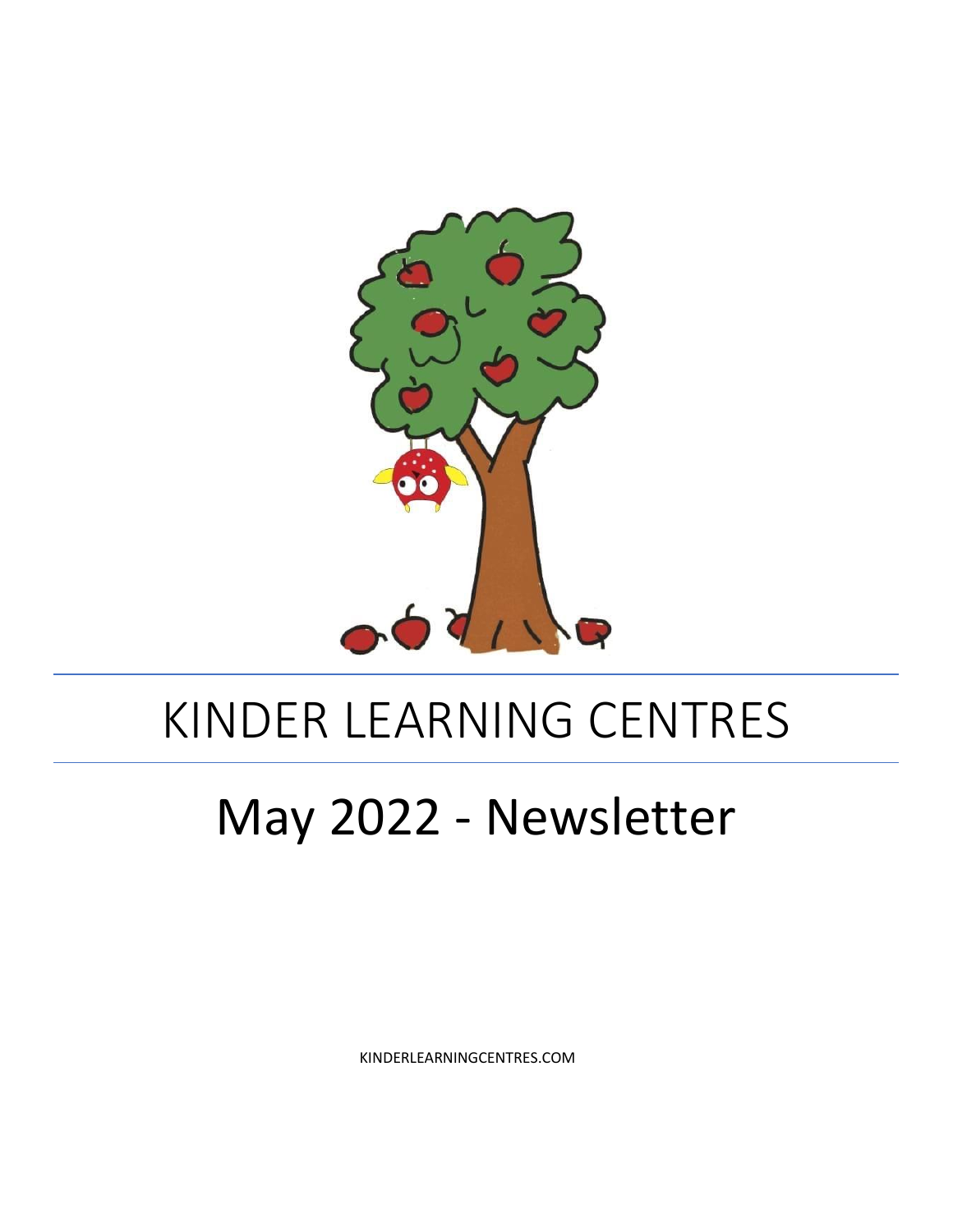## Hello families and welcome back!

First off, I would like to express the happiness we have to see all your wonderful faces back at Kinder. It's been a great pleasure to see the smiles and the opportunity to communicate. I hope you all are enjoying our new Centre that we strived to make the best high-quality daycare for your children to grow, learn and explore.

We have some exciting news and updates below that we are looking forward to sharing with all of you.

## **New Software**

We have recently partnered with [Sandbox](https://www.runsandbox.com/) daycare software to help us run our centres more efficiently. We are retiring a few processes you may be used to.

## **Online registration**

Parents can now register online. This ensures a simple application for care and eliminates much back and forth. You will also be able to update this information online if it changes through the parent's portal.

#### **Checking children in/out**

Goodbye paper! Our ministry required, child attendance is going digital and we need your help! Starting May 8<sup>th</sup>, you will be required to check your child in and out every day you attend. We've assigned a 4 digit pin code (last 4 digital of the primary parent's phone number) to use on our convenient iPad located at the entrance of our daycare. If you didn't receive a login, please inquire we will review your profile. You can also use your own device, [bookmark](https://register.runsandbox.com/Register/?form=7b1f0f4a-7da8-4285-a4d4-2d439b37045e) this link.

## **Parents portal will be replacing seesaw in the near future**

The all-new parent's portal, information will be at your fingertips. If we have your email address on file, you should have already a login invite. The portal will allow you to communicate to your teachers, receive/pay your bills, print your tax documents, update your details and provide attendance instructions. In the near future, this is where we will be posting photo's, menus, sleep and potty schedules.

#### **Schedule option changes**

As part our ongoing evolution we must drive efficiencies to allow scalability. Please review the following changes to our available programs.

- a) Effective immediately, we can no longer support part-time new enrollments that require flex schedules that change every week. We will continue to support existing flex schedule submissions until no longer required.
- b) Effective June 1st, we are only accepting payments on the  $1<sup>st</sup>$  of the month and retiring all other payment date options. Example: if your payment date was the 15<sup>th</sup>, June 1<sup>st</sup> you will be charged for the that month.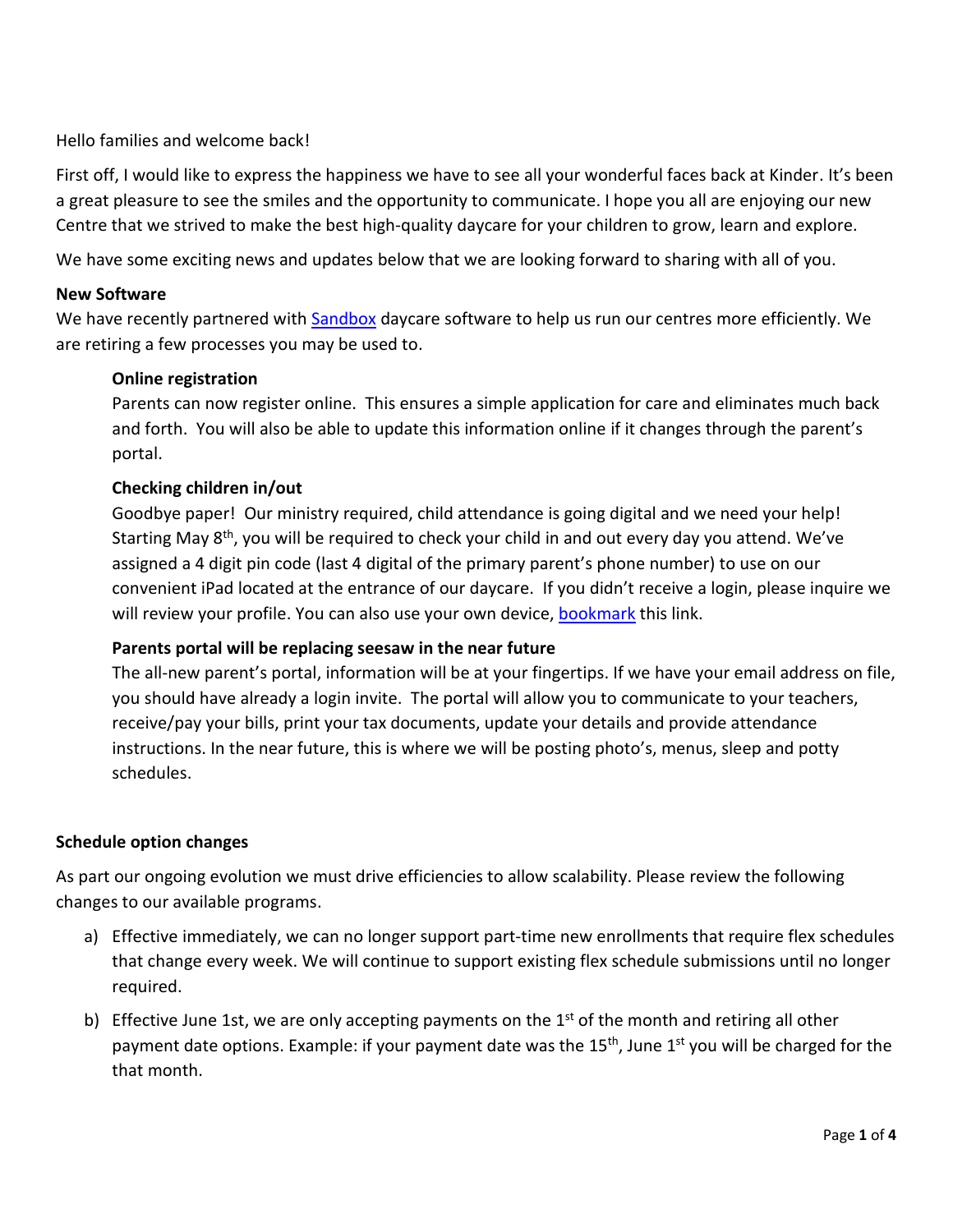c) Effective September 2022, we are removing the before  $OR$  after program. Due to capacity issues, we are only accepting before AND after school enrollments. The new program will be equally billed month to month and includes PA days.

## **Canada wide early childhood program**

The new Canada-wide Early Learning and Childcare Program CWELCC has come into effect as of April 1, 2022. We here at Kinder have made the decision to participate to help our families and community with reduced childcare fees.

This program will:

- Give families access to more affordable and high-quality childcare options
- Help lower childcare fees for parents of children 5 years of age and under
- Increase childcare spaces
- Support the early years workforce
- Fee subsidy will continue, with the same income testing

As a parent or guardian of a child five years or under, you do not need to apply to get a fee reduction.

April 1, 2022- 25% reduction in fees

December, 2022 -50% reduction in fees

September 2025- \$10.00

Once our contract is in place with The County of Hastings reimbursement amounts will be honored to all families retroactive to April 1, 2022.

## **Parent Handbook**

We have taken some time to update our Parents handbook. We've also hosted the file online so whenever we make changes the latest information will always be available.

#### **Sunscreen**

Warmer weather is coming and that means more exposed skin. Please bring in a bottle of SPF 50 or above for your child to keep at the centre.

#### **Summer holiday forms**

If your child is taking summer holidays, we need those details as soon as possible so we can effectively plan our staffing needs. Please fill out the summer holiday request form you should have received from your child's teacher. If you have any questions or are missing the form, please contact your child's teacher.